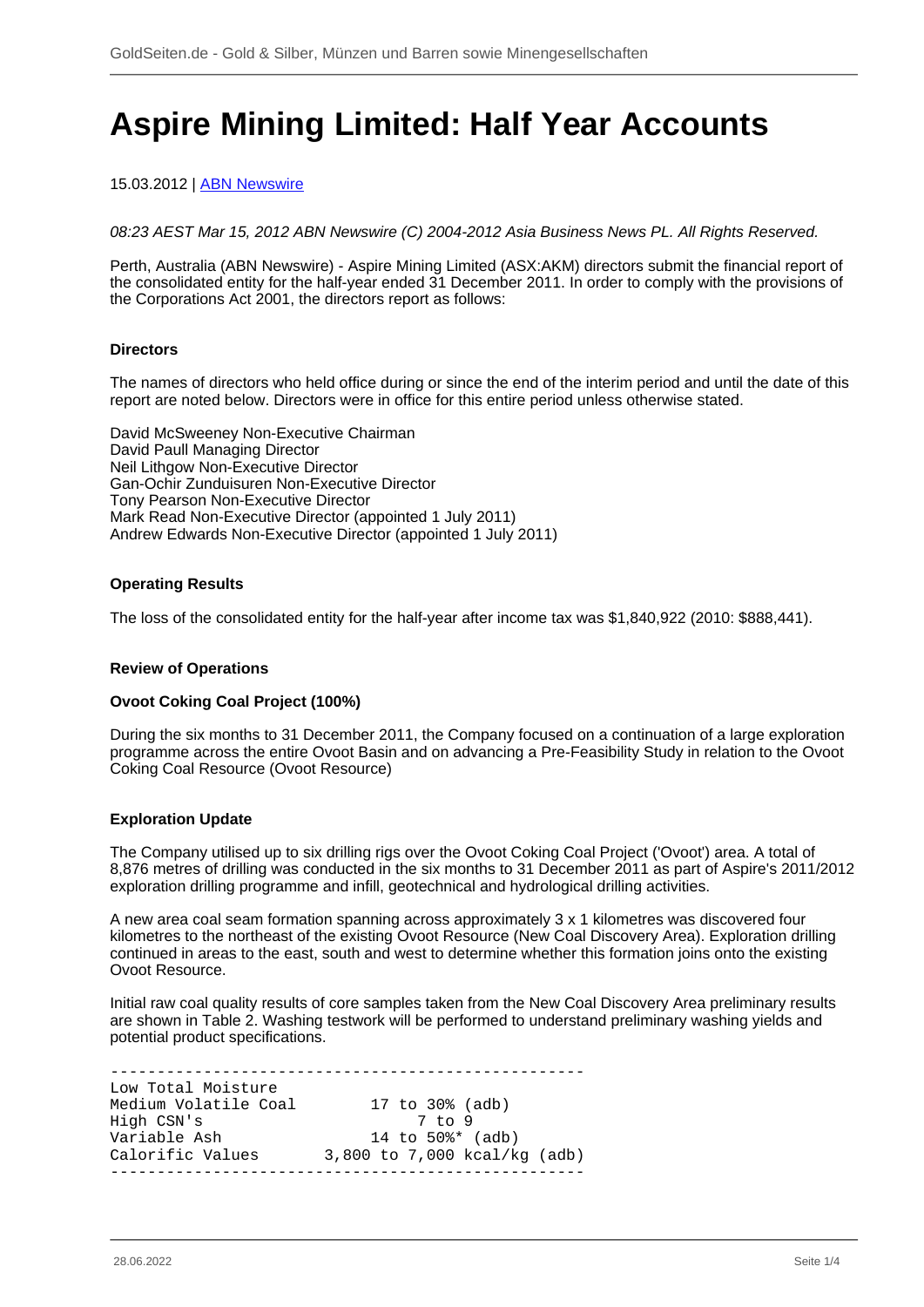Table 1: Initial Raw Coal Quality - New Coal Discovery area

\*Removal of one outlier sample result of 50% reduced the average ash content to 25%.

Less than 20% of the Ovoot Basin has been drilled to date, resulting in the identification so far of coal in two locations.

Exploration drilling in 2012 will continue to focus on the open areas to the northeast, east and southeast of the New Coal Discovery Area, and also on the Hurimt and Zuun Del prospects within the Ovoot licence area.

# **Ovoot - Coking Coal Quality**

Following the Company's receipt of all coal quality results from the 2010 Ovoot exploration programme, leading coal market consultants Wood Mackenzie confirmed Ovoot's coking coal has highly attractive properties as a blending feed stock for coke production.

Ovoot's very high vitrinite content, and high fluidity presents as a value-add blend coal for cheaper inert coals, and is within an ideal range for mid-volatile hard coking coal and fat coal classifications within China.

|                                       |  | Yield% Ash% Volatiles% CSN Sulphur% Vitrinite |  |  |
|---------------------------------------|--|-----------------------------------------------|--|--|
| Indicative Washed 80%<br>Coal Ouality |  | 8% 25 - 28% 8 - 9 1% 96 - 97%                 |  |  |

Table 2: Ovoot Indicative Product Quality (air dried basis)

#### **Pre-Feasibility Study**

The Company completed all infill drilling at the Ovoot Resource in preparation for an updated resource and an initial reserve statement. A total of 44 holes for 9,200 meters of infill drilling were completed in calendar 2011.

A Pre-Feasibility Study ('PFS') regarding the development of a large scale mining and processing operation at Ovoot is almost complete and is due to be finalised in the March 2012 Quarter.

The PFS is looking at the Ovoot project producing up to 12 million tonnes per annum ('Mtpa') of saleable coking coal from 15 Mtpa of Run-Of-Mine ('ROM') material, with the utilisation of two washing plants on site.

Note: Production targets are conceptual in nature and are based entirely on the existing mineral resource base of the Ovoot Coking Coal Project. The development of the larger Ovoot Coking Coal Project remains subject to completion of positive feasibility studies, the grant of a mining licence, developing the necessary rail infrastructure between Ovoot and Erdenet and securing sufficient port and rail capacity from Erdenet to take product to market. Whilst Aspire believes that a sufficient amount of the existing mineral resource base has reasonable prospects for eventual economic extraction, there has been insufficient work done at this stage to define an ore reserve and it is uncertain if further work will ultimately result in the determination of an ore reserve.

As part of the PFS, a preliminary site plan has been prepared identifying the location of several of the major plant items, the proposed open pit and rail access as shown in Figure 2.

Other commercialisation studies are being undertaken, including access to water, power, a haul road between Ovoot and Moron, and the construction of an aerodrome on the Ovoot project site. The results of these studies are expected to be received in the March 2012 Quarter.

# **Nuramt Coal Project (100%)**

Detailed mapping was conducted at the Nuramt Coal Project in the December 2011 Quarter. A magnetics programme is planned for the property in the March 2012 Quarter, to be followed by targeted reconnaissance drilling later in 2012.

The Company decided not to exercise its option to complete the acquisition of two neighbouring licenses as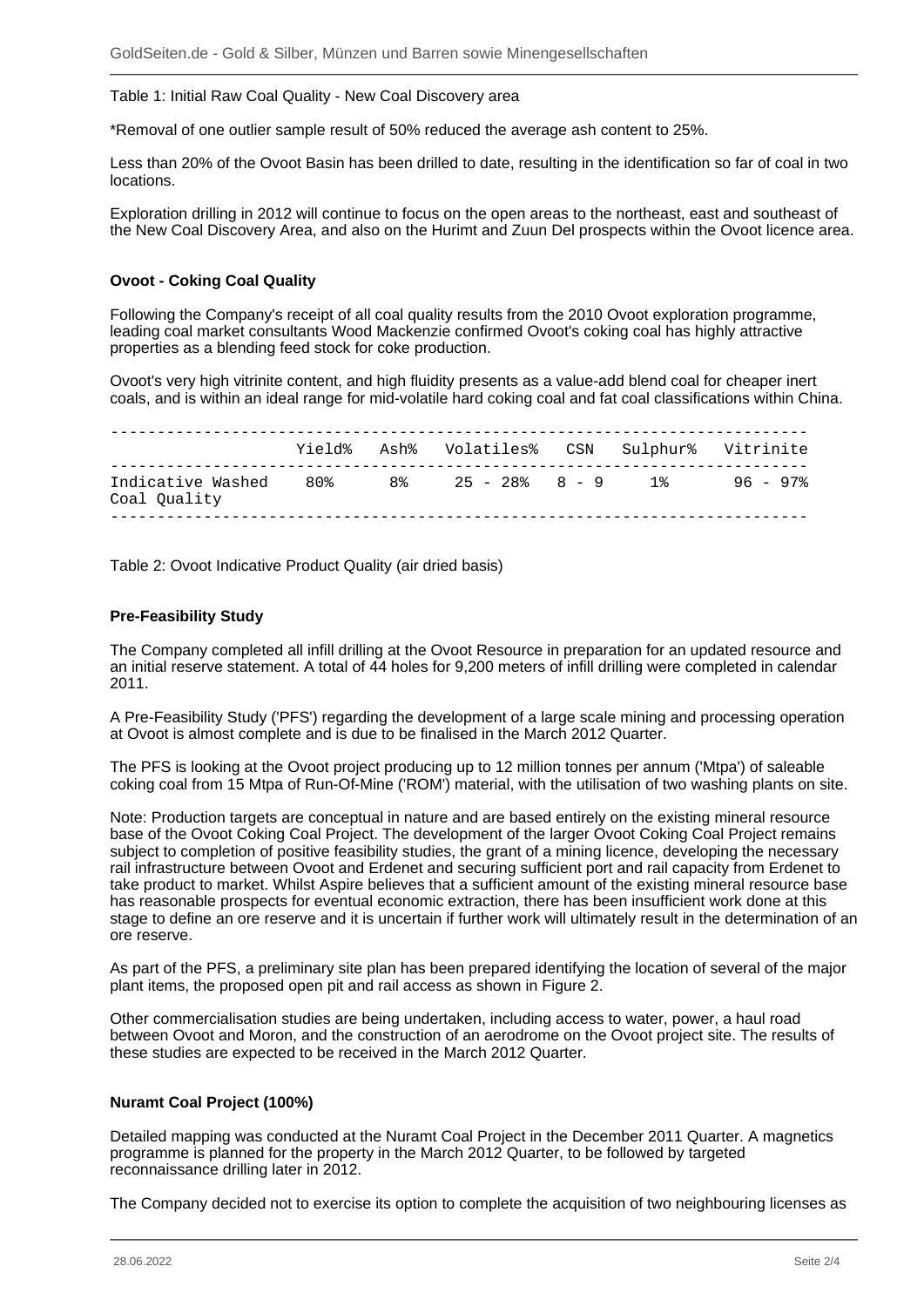it was determined there was limited potential for significant near surface coal in that area.

Shanagan Coal Project (Farm In Earning 50%)

After reviewing the initial reconnaissance drilling programme, it was decided that there was not sufficient encouragement to continue to farm-in to this joint venture. The Company made the decision to withdraw from the joint venture in the December 2011 Quarter.

Jilchigbulag Coal Project (100%)

Eleven holes, totalling 3,000 metres of drilling were completed in 2011. Initial coal quality results confirm the presence of a semi-soft coking coal with moderate ash (averaging 21%), high volatile matter (averaging 35%) and relatively low CSN range of 1.5 to 2.5.

Zavkhan Iron Ore Project (Earning 70%)

A magnetics programme at the Zavkhan Iron Ore Project was commenced and completed in October 2011. The higher resolution images will be used in the reconnaissance drilling programme which is planned to commence in the second half of 2012.

Northern Railways LLC

Northern Railways LLC, a subsidiary of Aspire Mining, has been established to act as a special purpose vehicle to apply for the rail licence to cover a rail line linking the towns of Erdenet and Moron, and a rail spur connecting Ovoot to Moron.

Northern Railways is tasked with the responsibility for the construction and seeking the funding required for the Erdenet to Moron multi-user rail line.

The multi-user rail line will link northern Mongolia to the Trans-Mongolian railway, providing much needed employment, tourism, and economic benefits to the surrounding communities by providing access for both bulk freight and general passenger use.

A Rail Pre-Feasibility Study is underway and due for completion in the March 2012 Quarter.

To view the complete Aspire Mining Half Year Financial Report including all data, please refer to the following link below:

http://media.abnnewswire.net/media/en/docs/ASX-AKM-582100.pdf

# **About Aspire Mining Limited:**

Aspire Mining Limited (ASX:AKM) owns 100% of the Ovoot Coking Coal Project in northern Mongolia which, in 2010, announced a maiden 330 million tonne resource (93.3mt Measured, 182.4mt Indicated, and 55.0mt Inferred). Aspire is currently targeting resource upgrades at Ovoot, as well as progressing development of key infrastructure including access to rail.

#### **Contact:**

Aspire Mining Limited T: +61-8-9287-4555 F: +61-8-9388-1980 WWW: www.aspiremininglimited.com

Dieser Artikel stammt von [GoldSeiten.de](https://www.goldseiten.de) Die URL für diesen Artikel lautet: <https://www.goldseiten.de/artikel/131229--Aspire-Mining-Limited~-Half-Year-Accounts.html>

Für den Inhalt des Beitrages ist allein der Autor verantwortlich bzw. die aufgeführte Quelle. Bild- oder Filmrechte liegen beim Autor/Quelle bzw. bei der vom ihm benannten Quelle. Bei Übersetzungen können Fehler nicht ausgeschlossen werden. Der vertretene Standpunkt eines Autors spiegelt generell nicht die Meinung des Webseiten-Betreibers wieder. Mittels der Veröffentlichung will dieser lediglich ein pluralistisches Meinungsbild darstellen. Direkte oder indirekte Aussagen in einem Beitrag stellen keinerlei Aufforderung zum Kauf-/Verkauf von Wertpapieren dar. Wir wehren uns gegen jede Form von Hass, Diskriminierung und Verletzung der Menschenwürde. Beachten Sie bitte auch unsere [AGB/Disclaimer!](/intern/agb.php)